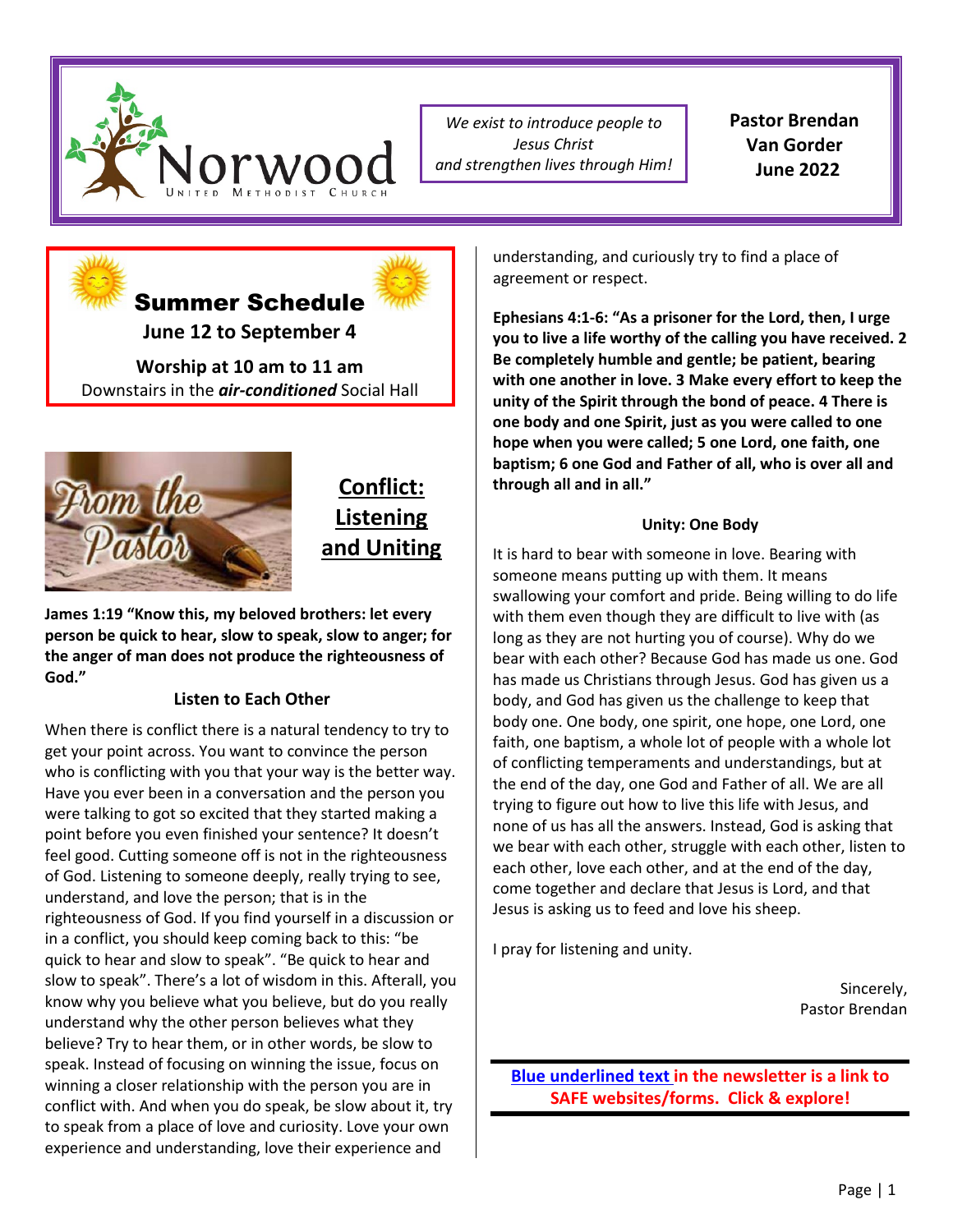**Youth in Grades 5 to 12 are Invited to:**



You **MUST REGISTER** for the event at **<https://numcyouth.eventbrite.com/> Event is 100% FREE**

**Check out the Promo Video at <https://youtu.be/YJfKyhsvexM>**

Join us at Norwood United Methodist Church for Pizza and Game Night, hosted by the Youth Ministry at Norwood UMC.

We will have an NFL Madden, NBA 2K tournament, and a host of other games for students to play. Pizza and soft drinks will be provided for students. This event will be limited to the first 50 students who register.

Event is 6:00pm-10:00pm. Please arrive @ 5:30pm to get checked in. *Bring with you your electronic E-ticket that was sent to your email when you registered in order to get check-in.*



## **Handy Hands**

 Do you like to knit, crochet or do other types of hand work? If so, please join us *Monday; June 20 at 1:00 pm* in the Parlor. Questions?

Please contact **[Lynn Crump,](mailto:stitchwitchtwo@yahoo.com) [Randy Gibbs,](mailto:rnrgibbs@comcast.net)** or **[Lynda](mailto:lmstine@rcn.com)  [Stine.](mailto:lmstine@rcn.com)**



*"I sought the Lord, and He delivered me, and delivered me from all my fears."* 

 *Psalm 34:4* 

### **Ongoing Prayer Needs**

Bob Arrants Joe Bradford Brook & Natalie (Maggie McCans) Tracy Cangelosi Jim Chambers Jerry & Barbara Chreiman Madeline Deane Ron Dixon Michael Fletcher (Lynn Seidel) Sam & Dolores Getty Bill & Anne Gibbs Joan Glisson (Anna Glisson) Tommy Glisson Eugene Holt (John Venafra) Marla Hsu (Anna Glisson) John & Terri Jones Tina Kadri (Judy Arrants) Jamie King (Lynda Stine)

Carol Luther Lauria Gary Leranian (Madeline Deane) Eleanor Luther Janice MacBride Susan Markow (John Jones) Liz Murray (Lynn Seidel) Rev. Bill Neff Donna Riegel Robin Ruth Schenkenberger Sandra Shanahan Bernie, Bobbie & Katie Shimkus (Laura Welch) Michael Tate Jacob Tercha (Bobbi Blum) Joan Touhill (Lynn Seidel) The people of Ukraine and all those affected by war and conflict

#### **Current Prayer Needs**

Bob Arrants Brooke & Natalie Buffalo victims, families & community Jerry & Barbara Chreiman Casey Beth Ford Fred John & Pixie Joan Glisson Judy Karen Robin Kim Jamie King Sue Markow Miriam Martin

Aunt Mary Staci McCans Nicole Pat June Sams Jim Stevenson Sue Barbara Tursi Terry Cousin Toya Uvalde TX victims, family & community Pastor Brendan, Gina, & Zoramya Van Gorder Dot Weaver

#### **Residing in Retirement Care & Nursing Homes**

Bob Nelson – Broomall Rehab & Nursing Ctr

#### There will be **No Summer Adult Sunday School**

**Class**this year. Adult Sunday School classes will resume September 11, 2022.

*~ Commission on ED*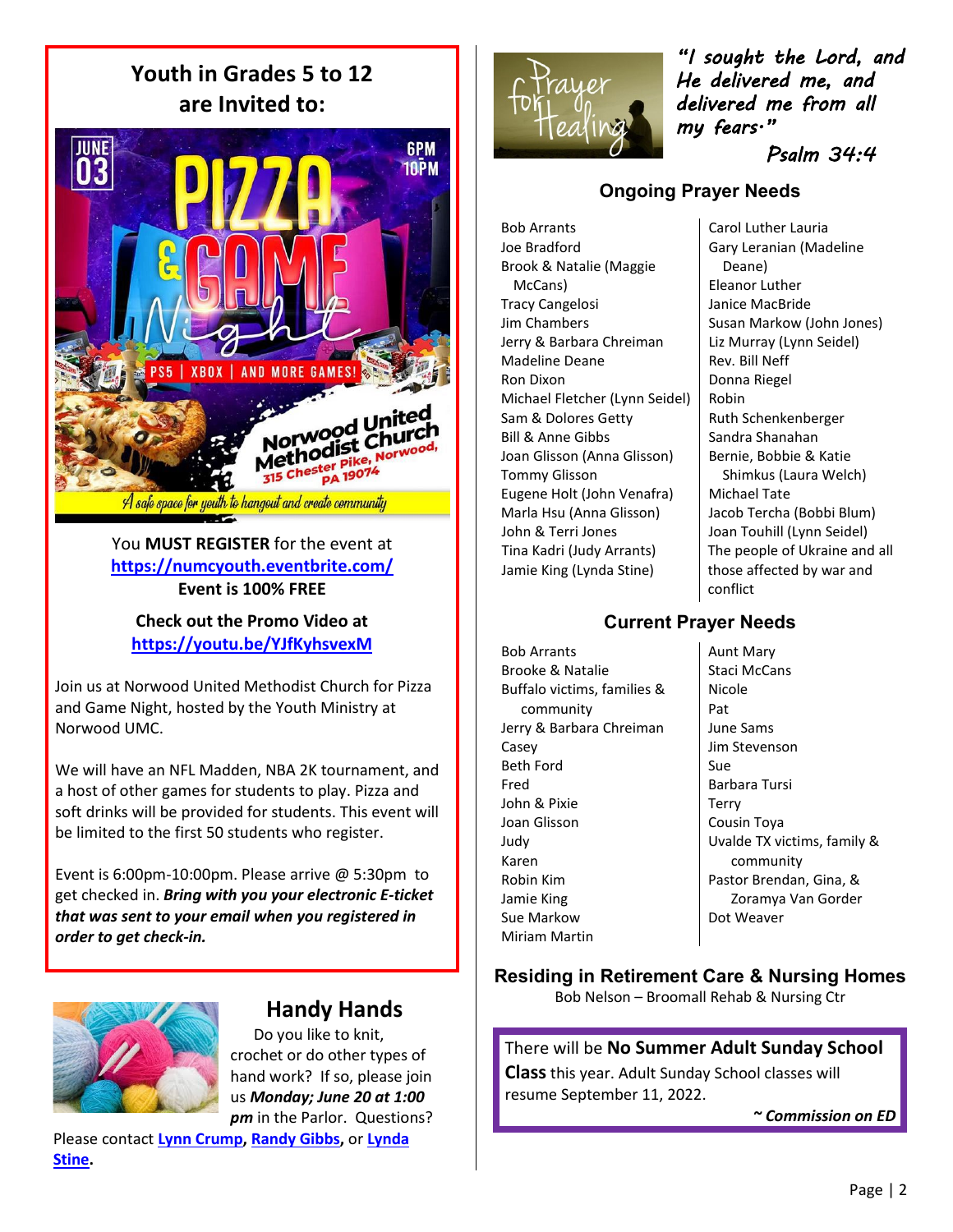# **Parents' Corner**

**Getting Kids to Own their Choices**

#### **[DiscipleLand](http://www.discipleblog.com/author/admin/) Staff April 15, 2015 [Responsibility](http://www.discipleblog.com/category/responsibility/) [No](http://www.discipleblog.com/2015/04/getting-kids-to-own-their-choices/#respond) [Comments](http://www.discipleblog.com/2015/04/getting-kids-to-own-their-choices/#respond)**

Children need to learn to make good choices. How do we help them make good choices AND take ownership of their decisions? Dr. Scott Turansky, [National](https://www.biblicalparenting.org/) Center for Biblical [Parenting,](https://www.biblicalparenting.org/) provides the following practical tips.

Isn't it amazing that some children seem to be able to see every factor that went into their current problem except their own part in it? Indeed, some kids have a problem blaming others and not taking responsibility for their part of the problem. In the child's mind, it's always someone else's fault. These children have the ability to see all kinds of reasons why an offense occurs, but can't see how their own actions contributed to it, or at least they don't want to admit it.

Children who blame, lie, or resist taking responsibility have a character weakness. It's not enough to just use authority to overpower a child or worse yet, to humiliate a child. Those techniques are counterproductive. It takes courage and confidence to admit fault. Coaching children to rise to the occasion and, at times, requiring that they do so, can be an excellent way to increase confidence levels in that child.

"God opposes the proud but shows favor to the humble" (James 4:6).

Talk about the difference between pride and humility by doing a few activities to encourage humility as an important success principle for life. Everyone can participate providing examples of what humility looks like.

You might simply ask, "What is a way you did or will demonstrate humility today?" Or brainstorm ideas of ways people demonstrate humility and why it's helpful. You could contrast humility with arrogance and describe how they are demonstrated and why people appreciate one and are annoyed by the other. This could be fun to role play as well, joking together but in doing so making a point.

Guard against approaches that actually encourage defensiveness in kids. Teachers and parents who tend to ask investigative questions about an offense make the error of encouraging kids to explain their defense. Asking "What happened here?" can cause children to focus on the faults of others. Asking the question, "What did you do wrong?" is often more productive.

The underlying problem in many children is the reluctance to admit fault for various reasons. Sometimes, it's fear of punishment or disapproval or the self-condemnation that

comes from admitting weakness. Those deeper issues must be met with a bigger approach involving teaching, coaching, and training.

The reality is that admitting fault isn't a sign of weakness but is a sign of strength. The person who responds well to correction learns faster and matures more rapidly. Taking time to dialogue about these truths can help kids resist the urge to blame problems on others.

Reprinted with permission from Discipleland –Discipleblog.com. No content may be reprinted without express permission from Discipleland



"The best resource to help teach kids the basics of God's Word."

-Dr. Scott Turanskv National Center for Biblical Parenting'

The most important task for any teacher or parent is to help a child develop a strong faith and clear moral direction. Working faith out in life is a key element of a child's growth and development. But it's hard to work it out if we don't have some basic instruction about what God teaches. Pro2gé Summit helps kids discover how to live in Christ, live like Christ, and live for Christ. The first Guidebook "God's Greatness" is available now.



**Free Resources LEARN MORE** 

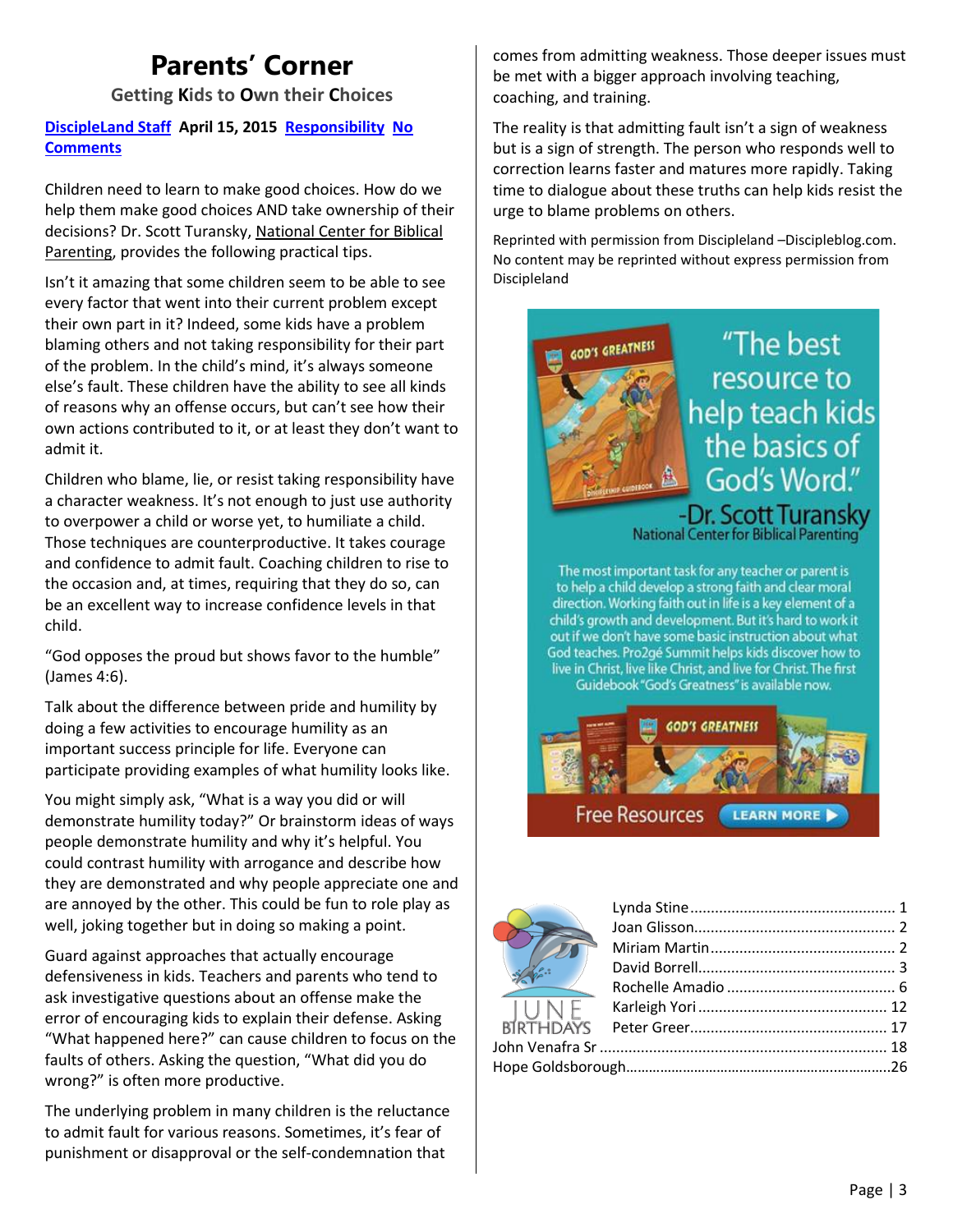# June 2022

| <b>Sunday</b>                                                                                                             | <b>Monday</b>                   | <b>Tuesday</b>                                                                                                   | Wednesday Thursday                                                            |                                                                 | <b>Friday</b>                                                                    | <b>Saturday</b>                    |
|---------------------------------------------------------------------------------------------------------------------------|---------------------------------|------------------------------------------------------------------------------------------------------------------|-------------------------------------------------------------------------------|-----------------------------------------------------------------|----------------------------------------------------------------------------------|------------------------------------|
| <b>Church Office</b><br>610-532-0982<br>Please leave a<br>voicemail and we will<br>get back to you as<br>soon as possible |                                 | <b>Sunday in-person</b><br>10:00 AM Worship<br>and live-streamed<br>on <b>Facebook</b><br>then posted on YouTube | 10:15 Little<br><b>Blessings</b><br>End of Year<br>Celebration<br>7:30 PM N.A | 7:00 PM Nar- Pastor's Day<br>Anon                               | 3<br>Off<br>6:00 PM<br>Pizza &<br>Game<br><b>Night</b><br>10:00 PM<br>N.A.       | 4                                  |
| 5<br><b>Holy Communion</b><br>in Sanctuary<br>10:00 AM Worship                                                            | 6                               | 7                                                                                                                | 8                                                                             | 9<br>7:30 PM N.A. 7:00 PM Nar- Pastor's Day<br>Anon             | 10<br>Off<br>10:00 PM<br>N.A.                                                    | 11                                 |
| $ 12\rangle$<br><b>Summer Worship</b><br>Schedule begins - meet<br>in the A/C Social Hall<br>10:00 AM Worship             | 13                              | 14                                                                                                               | 15                                                                            | 16<br>7:30 PM N.A. 7:00 PM Nar- 2022 Annual 2022 Annual<br>Anon | $\overline{17}$<br>10:00 PM<br>N.A.                                              | 18<br><b>Conference Conference</b> |
| 19<br><b>Father's Day</b><br>10:00 AM Worship                                                                             | 20<br>1:00 PM<br>Handy<br>Hands | 21                                                                                                               | 22<br>7:30 PM N.A.                                                            | 23                                                              | 24 <br>Pastor's Day<br>Off<br>10:00 PM<br>N.A.                                   | 25                                 |
| 26<br>10:00 AM Worship                                                                                                    | 27                              | 28                                                                                                               | 29                                                                            | 30                                                              | <b>REMOTE</b><br><b>Office Schedule</b><br><b>Mon to Thu</b><br><b>10a to 2p</b> |                                    |

- Email us at **[NorwoodUMC@gmail.com](mailto:NorwoodUMC@gmail.com)** to join our mailing list

- Like us on **[bit.ly/FacebookNUMC](https://bit.ly/FacebookNUMC)**; Subscribe to us on **[bit.ly/YouTubeNUMC](https://bit.ly/YoutubeNUMC)**
- Follow us on **<https://www.instagram.com/norwoodunitedmc/>**
- Visit us at **[www.NorwoodUMC.org](http://www.norwoodumc.org/)**